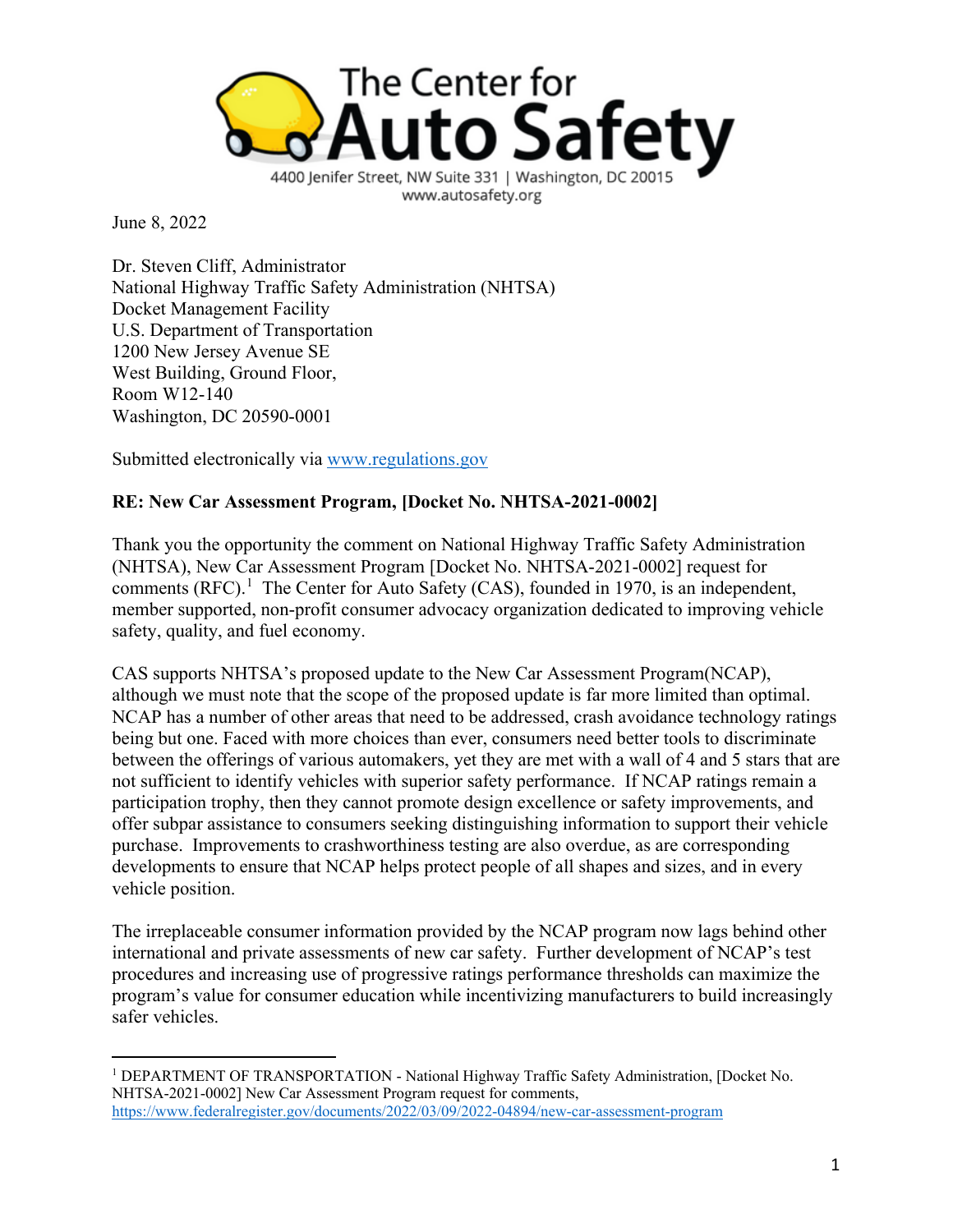## **Enumerated Question Comments:**

(The following enumerated question responses use the same acronyms as the RFC).

- 1) As noted in the current RFC, there are many variables associated with passing safety and no compelling evidence that automatic passing warnings adequately integrate enough of those variables into their sensing and logic to improve overall highway safety. There is a danger that introduction of limited capability passing warnings into LDW systems could encourage unsafe automation complacency by drivers. NHTSA should continue evaluation of automatic passing warning systems and the particular type of warning given to drivers/occupants until overall attributable highway safety improvements are well established. Alternatively, passing warning systems that are only capable in certain situations might be considered sufficiently safe if validated for those conditions and include logic and human interface technology that adequately warn drivers/occupants that an incipient passing maneuver is outside of the verified safe automated envelope and should therefore only be executed under manual control. NCAP credit should only be awarded if overall highway safety improvements including consideration of intended use and warnings if conditions are inconsistent with automated warning are verified.
- 2) If a vehicle's LDW and LKS systems are user selectable, then NCAP should test them independently. When present as discrete functionality they will necessarily use differing sensors and/or logic necessitating separate tests. Both LDW and LKS would necessarily have safety-critical functionality and testable parameters that could be compared with minimum standards and compared to other vehicle's similar functionality reportable as NCAP results to enable consumer comparisons.
- 3) The Agency should specify that an LDW alert must be provided when the LKS is activated to reengage the driver. An LDW alert could provide effective warning that an LKS has failed or the vehicle has encountered a situation that exceeds the LKS capabilities. Either case would be a hazardous condition that needs immediate driver response. An LDW alert would be a desirable component of the driver's LKS failure warning.
- 4) No response
- 5) The Euro NCAP maximum excursion limit of 0.3 m (1.0 ft.) over the lane marking (as defined with respect to the inside edge of the lane line) for a vehicle being driven at 72 kph (44.7mph) for LKS technology is unacceptable. The excursion limit should be reduced to zero to account for roads with limited or no shoulder width at the modest speed proposed for the test. Lane markings are established to promote safety, and in many cases denote the road edge. Bridges and tunnels frequently mark roadway edges with no shoulder by painted lines. Excursions of any extent may cause a crash either with other vehicles on the other side of the lane marking, vulnerable road users (VRUs) including pedal bicyclists in an adjacent bike lane, or by exiting the road. Non-zero excursions experienced in NCAP testing are therefore unacceptable. The same standard (no excursion) for lane marking exceedance should be imposed for road edge detection tests.
- 6) Use of a 200 m (656.2 ft.) curve radius, rather than just a 1,200 m (3,937.0 ft.), is acceptable for inclusion in a NHTSA LKS test procedure, but use of both is essential. They are not acceptable alternatives. It is important that an LKS is not designed for a unique test and is instead designed for a wide variety of road conditions including multiple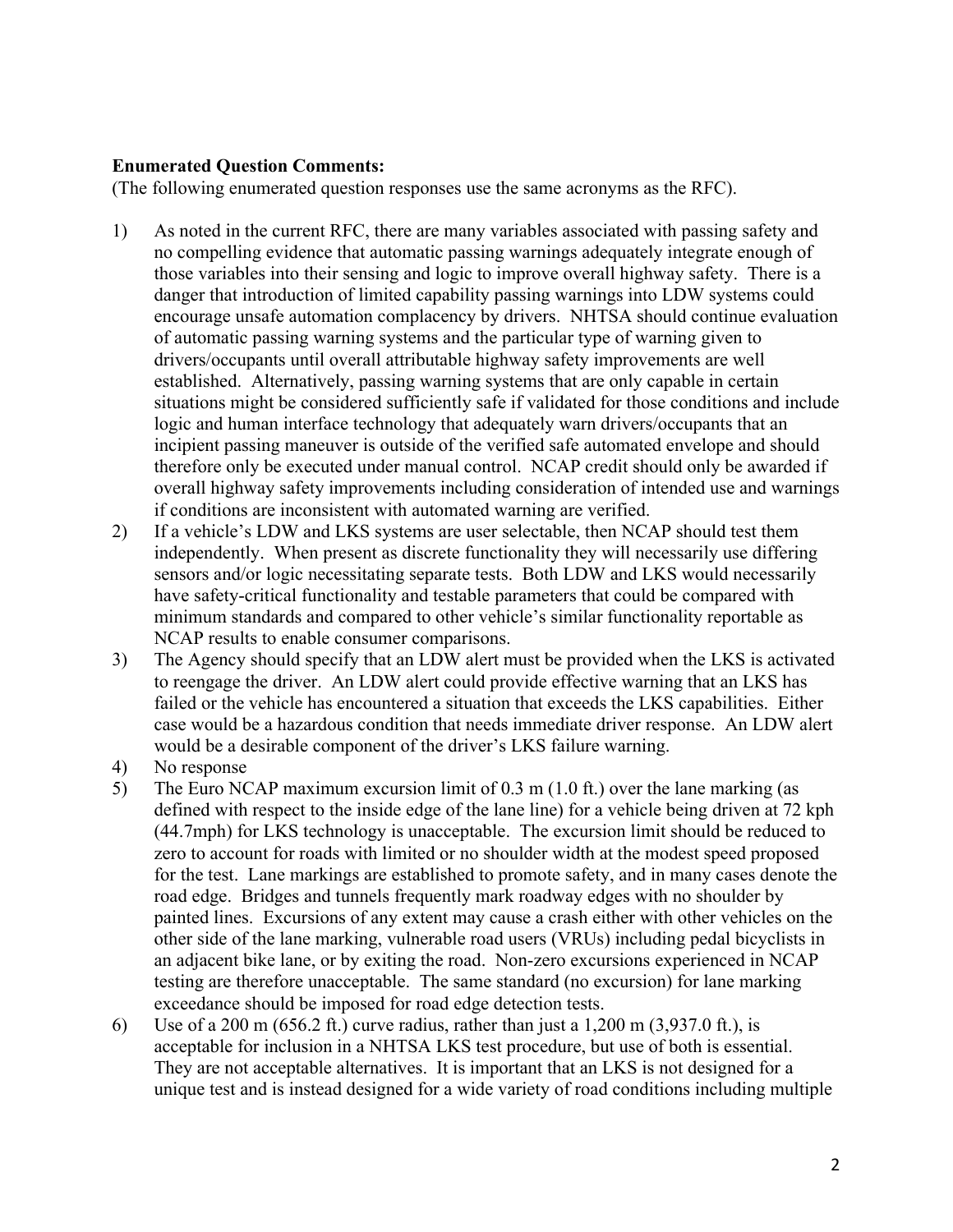curve radii. While only experience will assure that vehicle LKS are being adequately designed for the wide range of conditions they will encounter, it is prudent for NHTSA to include at least both noted curve radii in initial tests since it would assure a wider range of compliant designs and impose no additional production cost on manufacturers.

- 7) NHTSA should use both single lines and double lines in its LSS protocol since both may be commonly encountered on US roads. In particular, in many parts of Europe bike lanes are separated from automobile lanes by physical barriers. Such physical barriers delimiting bike lanes are not common in the US; double lines are much more common. The trends of increasing bicycle fatalities in the United States in recent years demand a response from NHTSA that includes tests representative of bicycle lanes such as double lines.
- 8) NHTSA should consider adding Euro NCAP's road edge detection test to its NCAP program to begin addressing crashes where lane markings may not be present. Crashes are common for vehicles departing the roadway where lane markings are not present. The test should be added for LDW and LKS technologies since there many circumstances where LDW and LKS technologies are activated using only a single or no lane markings and road departure on an unmarked side needs to be avoided.
- 9) NHTSA should consider a combination of the two Euro NCAP unintended departure ranges, lateral velocities from 0.2 to 0.6 m/s (0.7 to 2.0 ft./s), for inclusion in the Agency's LKS evaluation. Using the higher lateral velocities in the NCAP tests will provide an additional safety margin. However, while use of Euro NCAP as a starting point for NHTSA's NCAP is useful, additional research is warranted to determine if the European protocol is the best available for the US highway and vehicle needs.
- 10) NHTSA may be able to correlate better LKS system performance at higher lateral velocities on straight roads with better curved road performance, but comparative test results will be needed to confirm the correlation strength. Curved road construction is not the same as straight road construction and may include banking and sight line restrictions different from straight roads that impact LKS performance. The significance of these differences needs verification. The Agency may not a priori assume a vehicle that does not exceed the maximum excursion limits at higher lateral velocities on straight roads will have superior curved road performance compared to a vehicle that only meets the excursion limits at lower lateral velocities on straight roads. There are additional factors such as sight line restrictions, road construction differences, and underlying additive lateral acceleration between straight and curved road performance that may affect the relative performance in unexpected ways. The Agency cannot assume the steering intervention while the vehicle is negotiating a curve is sustained long enough for a driver to reengage. The ability of a driver to reengage will depend as a minimum on the speed, curve geometry, ADAS warnings provided, and driver response. There are too many variables and potential pitfalls for reliance on an assumption. Evaluating the ability of a driver to reengage should be an NCAP test objective.
- 11) It isn't clear that after an LKS correction, that any excursion would be safe or should be allowed beyond the edge of the lane on the other side. In particular, that other edge may be the edge of the roadway on a bridge, or tunnel wall, the edge of a restricted bicycle lane, or an unmarked highway edge with no shoulder, i.e., no safe excursion margin. Regardless of the excursion margin for the initial LKS correction, no excursion of the other lane edge may be safely allowed. The introduction of a second lane line is irrelevant to the necessity to maintain the vehicle within the safe roadway after an LKS correction. Even if,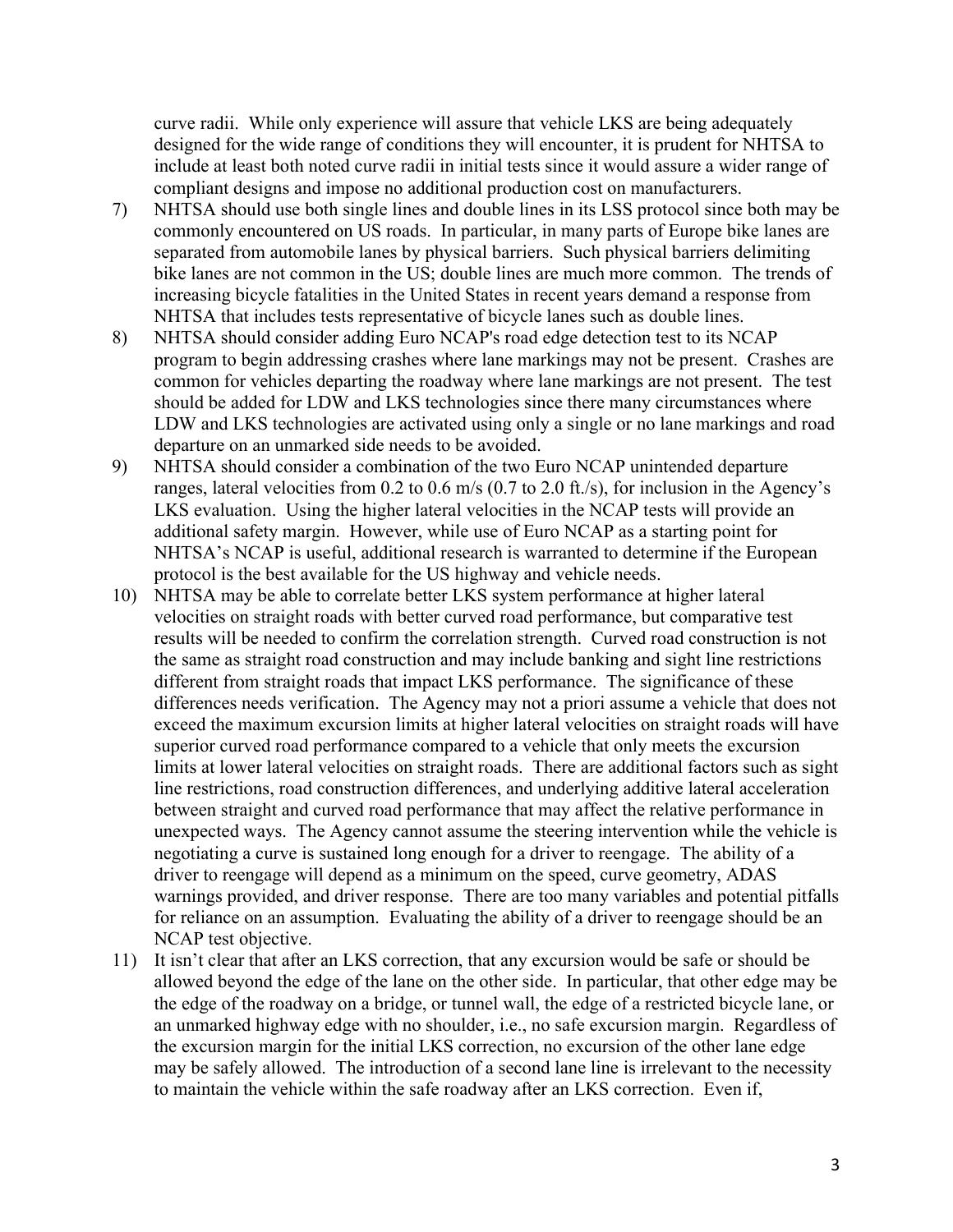especially if, some vehicles cannot avoid excursion past the edge of a lane, tests that verify their incapacity provide valuable proof of that safety defect to consumers.

- 12) Some LKS testing is better than no LKS testing. Testing at higher speeds should provide superior insight into the LKS performance. Ideally, LKS test speeds would be increased until safe performance limits are established. The LKS safe speed limits should be included in the NCAP test results provided to consumers, not merely compliant test results at an unrepresentatively slow speed. While underway, the driver should be notified with adequate warning if the vehicle is approaching a boundary of the LKS safe operational limits whether due to speed, curvature, environmental conditions, or a fault, since LKS operation outside of those limits is unsafe.
- 13) If the most challenging test conditions can be verified to encompass all other meaningful test points and conditions, then they could safely be used to reduce the number of tests. But it's important to note that this is always the case for any test protocol because no test protocol can comprise all potential operating conditions. There is also a danger that reducing the number of test points will encourage manufacturers to design to the test rather than design to a broad operating envelope that happens to include the NHTSA NCAP test points. This question and proposed test restrictions need to be evaluated narrowly rather than broadly considering an individual test in the context of the conditions and potential risks associated with feature(s) and vehicle under test.
- 14) The number of LKS test trials and pass rate for each LKS test condition should be determined by an objective coupled reliability and confidence. The reliability and confidence can be determined by use of a binomial distribution. Establishing these criteria would also allow the public to know just how reliable the tested feature really is, and would be much more meaningful than a binary pass/fail criterion.
- 15) Aspects of the proposed LDW or LKS test procedures that need additional discussion are the test protocol environmental conditions. Depending on the technology used, the LDW and LKS may be critically dependent upon the presence of rain, ice, fog, other precipitation, low sun angles, ambient light, road conditions, etc., as well as speed, line of sight, scene congestion, and traffic density. To avoid inappropriate use of LDW and LKS, consumers need to understand the safe operational limits. Vehicles should provide warnings to the driver if safe operational boundaries are being approached or exceeded. NCAP testing should provide verification of these data and parameters to the public.
- 16) BSW testing should be conducted both with and without the turn signal indicator activated. Driver need for BSW is unrelated to whether the turn signal indicator is activated. Presence of a vehicle in the blind spot may influence a driver's decision to initiate a lane change maneuver. And, even though unwise, many drivers will initiate a lane change without signaling. A BSW alert or alarm may help avoid an unsafe maneuver independently of the turn signal indicator status. The Agency should not modify the BSW test procedure to stipulate activation of the turn signal indicator. The test vehicle should be required to provide an effective audible or haptic warning that another vehicle is in its blind zone since the marginal production cost of such warning is de minimus. BSW visual warning should continually flash when the turn signal indicator is engaged, at a minimum, to provide a distinction from the blind spot status when the turn signal is not in use since a flashing warning is more visible to the driver and consequently is more effective. Ideally, for suitably equipped vehicles, the BSW should be combined with LDW to provide an aggressive warning and correction if the blind spot is occupied while the vehicle is crossing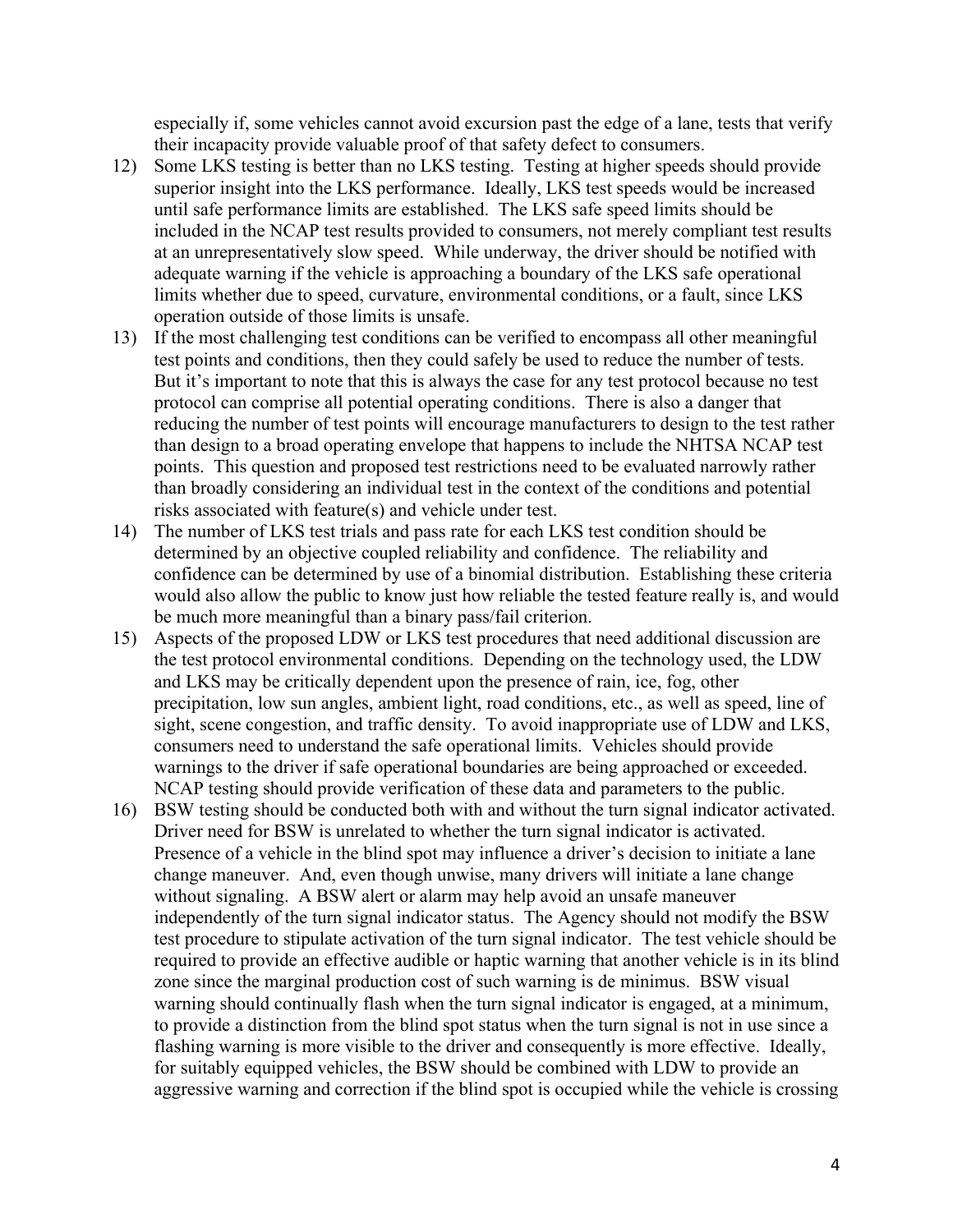into a hazardous encounter regardless of the turn signal indicator status. The marginal production cost of a combined warning given the existence of both LDW and BSW is de minimus.

- 17) The Straight Lane Pass-by Test provides information about comparative BSW performance supporting consumer comparison among vehicles. The test is unrepresentative of realworld conditions while performed at unrealistically low speeds and only on straight dry pavement during daylight hours. Critical information could be provided by test modifications to include higher speed, curved roads, precipitation, and unfavorable lighting conditions as well as inclusion of motorcycles that, as noted, have a disproportionately high death rate due to automobile incursions into their travel lanes.
- 18) No response
- 19) It is too soon to consider using the most challenging tests to replace a broader spectrum of tests. The history of reliance on manufacturer tests and assurance of safety in lieu of NCAP tests is not encouraging. Manufacturers might decide to design to a particular test rather than a broad spectrum of test conditions Only broad spectrum tests can adequately verify consumer safety. It's necessary for the Agency to perform all test scenarios and test conditions to adequately address real-world safety.
- 20) A Blind Spot Intervention (BSI) false positive test is necessary. False positive BSI could potentially cause unnecessary or even dangerous driver reactions. Frequent BSI false positives could encourage a driver to lose confidence in or disable the BSW, nullifying a valuable safety feature. Maximizing safety implies the need to maximize consumer confidence and use of a vehicle's safety features, a consequence of and rationale for the BSI false positive test.
- 21) The BSW test procedure includes 7 repeated trials for test condition. The number of trials and failures should be decided by NHTSA's determination of acceptable reliability/confidence couples using a binomial distribution or alternative objective statistical test. The objective reliability and confidence levels NHTSA and an informed public demand is not currently known but considering the low 50% confidence attributable to even a modest 90% reliability available by passing seven of seven trials, no test failures in the series can be allowed.

| Trials | <b>Failures</b> | reliability/confidence | reliability/confidence | reliability/confidence |
|--------|-----------------|------------------------|------------------------|------------------------|
|        |                 | 46.9%/99%              | 59.0%/95%              | $90.6\%/50\%$          |
|        |                 | 35.1%/99%              | 42.1%/95%              | 65.9%/50%              |
|        |                 | 20.3%/99%              | 29.0%/95%              | 86.2%/50%              |

22) It is unreasonable to perform only BSI tests in conjunction with activation of the turn signal. LDW systems may be inoperative in both directions when a turn signal indicator is activated. It is conceivable that a driver's attention to an anticipated lane change may cause inattention to lane keeping in the other direction. That could endanger both the driver's vehicle and any other vehicle, object, or VRU in the opposite direction. NHTSA tests should not be based on idealized good driving practices but should instead include plausible driving errors. A BSI might well have more aggressive counter-maneuvers than that same vehicle's LKS. NCAP tests encompass both underlying functionality as well as resultant maneuvers. Because the underlying logic is different separate tests are needed. The means by which NHTSA can determine which logic is activated to discriminate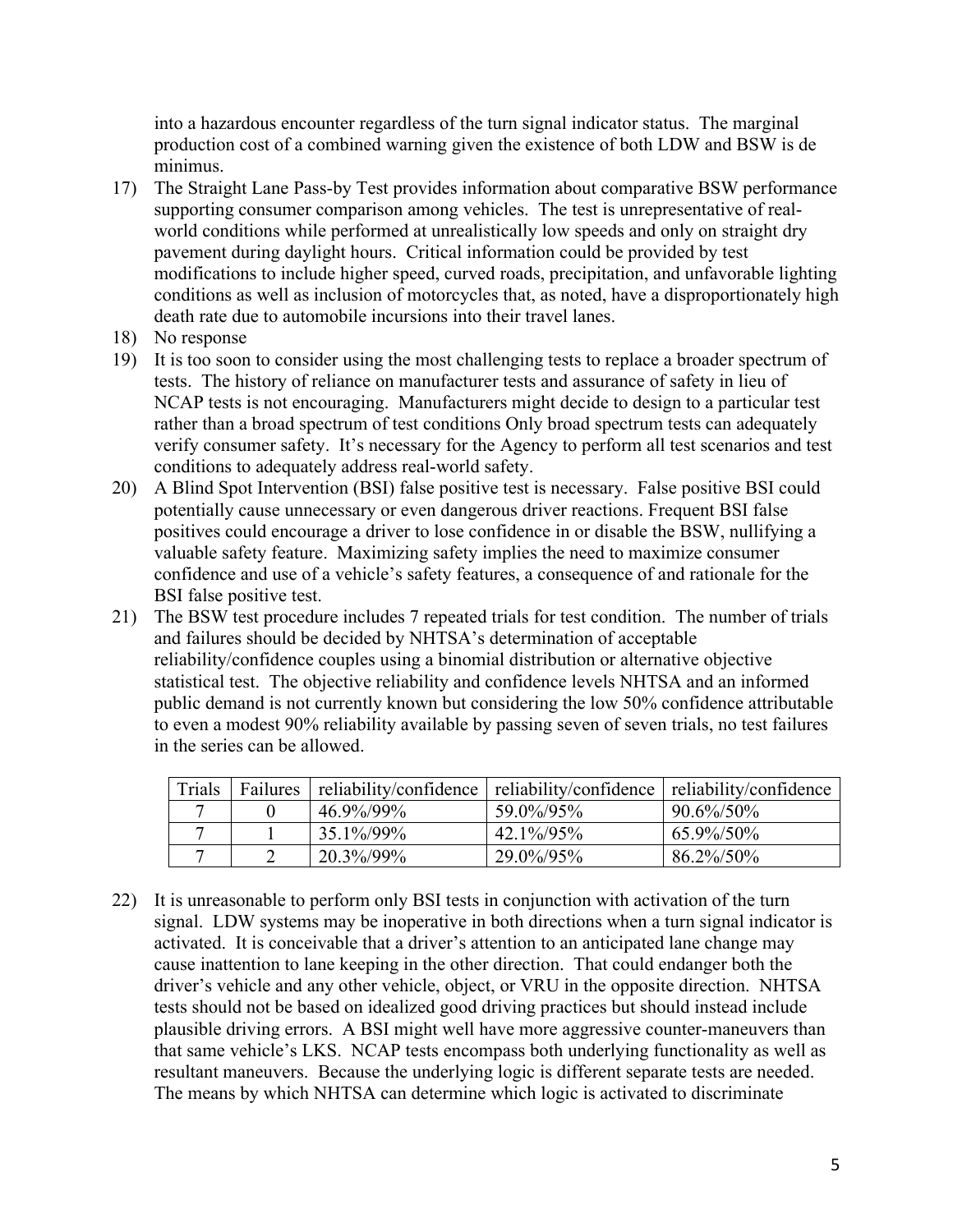between BIS and LDS will vary from vehicle to vehicle based on both logic implementation and responsive maneuvers.

- 23) It is in the consumer's best interest that NCAP testing determine the PAEB performance limits, enabling consumer selection of the best performing vehicle. The proposed test constraints do not allow needed identification of superior vehicles that also meet the minimal standards. An improved NCAP test would determine the upper speed limit of a vehicle's PAEB performance and identify those vehicles that both meet the NHTSA minimum requirements and also exceed minimum requirements. This would incentivize manufacturers to maximize VRU protection rather than merely design for the test.
- 24) Limiting the NCAP test to only certain scenarios or conditions to minimize test burden has not been shown to adequately address safety. Without empirical test support for the sufficiency of an alternative limited scope NCAP safety test scenarios and conditions should not be reduced. Test conditions S1f and S1g (false positive tests) should be adopted for NCAP testing. In real life, VRUs (particularly children, compromised adults or animals who might be irresolute or wander) may first stop and then suddenly continue or reverse their direction. Appropriate vehicle response to VRU proximity as per S1f and S1g provides additional safety margins in such cases. S1f and S1g test compliance provide additional VRU protection and meaningful information to consumers about the safety of a particular vehicle's PAED at no additional production cost.
- 25) Testing with advanced lighting systems such as semiautomatic beam switching and/or adaptive driving beam headlight systems are appropriate if such systems are not userselectable by the operator. If optional, then the vehicle testing should be limited to low beams only, i.e., the least illuminating system available to the operator that determines the worst-case performance of a vehicle. The worst-case illumination is the most useful condition for vehicle PAEB capability evaluation and comparative characterization.
- 26) Performing PAEB testing under dark conditions with a vehicle's upper beams as a light source may be performed but is not a substitute for baseline evaluation of PAEB performance under minimal worst-case low beam illumination. The worst-case illumination is the only acceptable condition for PAEB capability evaluation and ranking.
- 27) Passing 3 of 5 trials provides little confidence in safe performance. Using a binomial distribution for pass/fail tests, passing 5 of 5 tests provides only 86% reliability with 50% confidence, a very low bar. Passing 3 of 5 trials provides only 46.5% reliability with 50% confidence. 5 trials with 5 successes provides marginal a reliability/confidence couple. One or more failures to avoid contact in 5 trials must be considered an NCAP test failure.
- 28) "No contact" with a pedestrian mannequin is the only acceptable criterion for the proposed PAEB test conditions. A vehicle that contacts a mannequin under the stylized and relatively benign NCAP test conditions cannot be considered safe because real world VRUs and environmental conditions are much more diverse, uncontrolled, and therefore more challenging than NCAP evaluation test conditions. The point of the NCAP PAEB tests is protection of the public, not maximizing the pass rate.
- 29) Any PAEB testing is better than no PAEB testing. Allowing retest under any conditions is only appropriate if the additional testing supports confirming objective PAEB reliability and confidence at least equal to the (low) reliability and confidence established by passing 5 of 5 trials. Passing 5 of 5 tests provides 86% reliability and 50% confidence. This is a low bar. NHTSA should allow retest after mannequin contact only if the vehicle configuration is changed in response to the failed test trial, and then require that in a new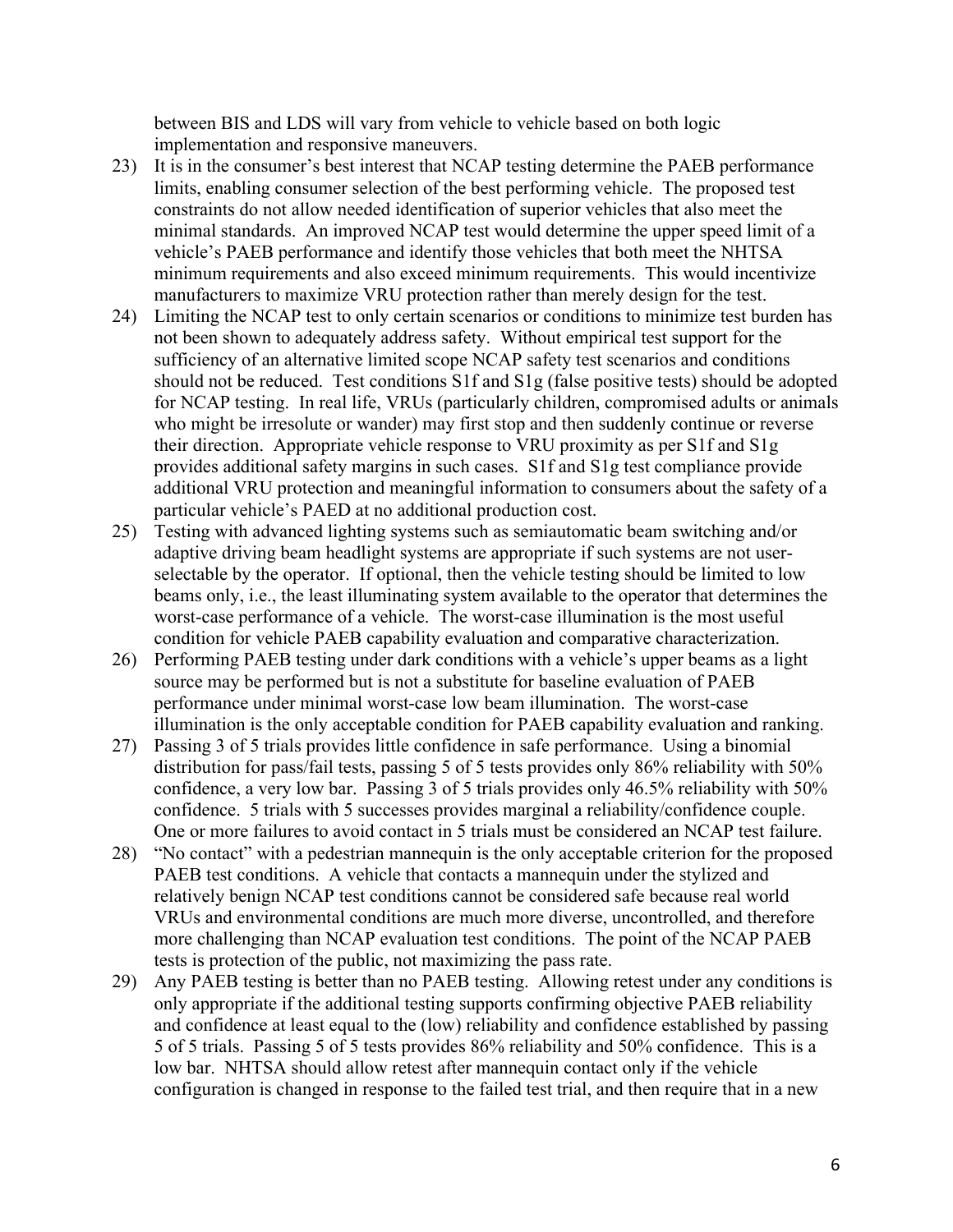test series 1) the newly configured vehicle pass the nominal number of trials and 2) that the reconfiguration be retrofitted to previously built units and applied to subsequent vehicle production.

- 30) A vehicle should only be awarded a check mark if it passes all test conditions. As noted in the response to questions 21, 27, and 29 passing all currently required tests is not a high bar. Considering the enormous numbers of encounters between vehicles and VRUs that will occur, any deviation from passing all tests is unacceptable. NHTSA should consider optional PAEB tests that would allow manufacturers to get credit for capabilities that exceed the nominal test standards rather than giving credit to vehicles that cannot pass all tests. For example, in addition to the minimal standard of no contact, NCAP could measure the distance between stopped vehicle and mannequin under all test conditions. That safety margin could be used for comparative evaluation. This would allow consumers to identify and avoid vehicles that merely met the minimal standard vs. the truly outstanding performers.
- 31) An appropriate timeframe for including S2 and S3 scenarios into the Agency's NCAP is as soon as possible.
- 32) The Agency should adopt articulated mannequins into the PAEB test procedure. The articulated mannequins improve verisimilitude and critically thereby improve confidence that consumers should have in NCAP test results. Establishing an empirical basis for consumer confidence in vehicle safety is the fundamental purpose of NCAP testing.
- 33) No Response
- 34) NHTSA should include environmental conditions, highway signage, crosswalk painting and construction, and a wide variety of mannequin types and sizes in this pedestrian protection NCAP upgrade. High priority should be given to child-sized mannequins and to pedal bicyclists. Pedal bicyclists have suffered rapidly increasing fatalities in recent years. Collisions between motor vehicles and pedal bicyclists are a disproportionate hazard to the bicyclists with a very high injury and death rate. $<sup>2</sup>$  $<sup>2</sup>$  $<sup>2</sup>$ </sup>
- 35) The PAEB testing is clearly focused on pedestrians. Pedestrians are not the only VRUs. NHTSA should investigate the applicability of PAEB testing to other VRUs and include those other needs. Evaluating and adapting the PAEB testing applicability to children and pedal bicyclists should be a high priority.
- 36) NCAP should adopt the Euro NCAP pedal bicyclist test standards immediately. The pedal bicyclist injury and fatality rates are too high and are increasing. Delaying implementation of cyclist component into NCAP testing because of a potential future upgrade would be a classic example of letting better be the enemy of good.
- 37) NHTSA's consideration of test procedures in addition to Euro NCAP can take place in parallel with implementation of Euro NCAP tests. There is no acceptable rationale for delaying implementation of pedal bicycle tests in NCAP testing.
- 38) In real world situations, FCW activation should be a rare occurrence. If FCW is activated frequently enough to encourage operator deactivation then it is either poorly designed or the operator should not be driving. Any effective implementation, visual, haptic, audio, or some combination is acceptable. The least sensitive use setting is the most appropriate for NCAP testing. The least sensitive setting provides worst-case protection. --- Worst-case protection is the most important information for consumers who are comparing the safety

<span id="page-6-0"></span><sup>&</sup>lt;sup>2</sup> 2020 Fatality Data Show Increased Traffic Fatalities During Pandemic, NHTSA 6/3/21, <https://www.nhtsa.gov/press-releases/2020-fatality-data-show-increased-traffic-fatalities-during-pandemic>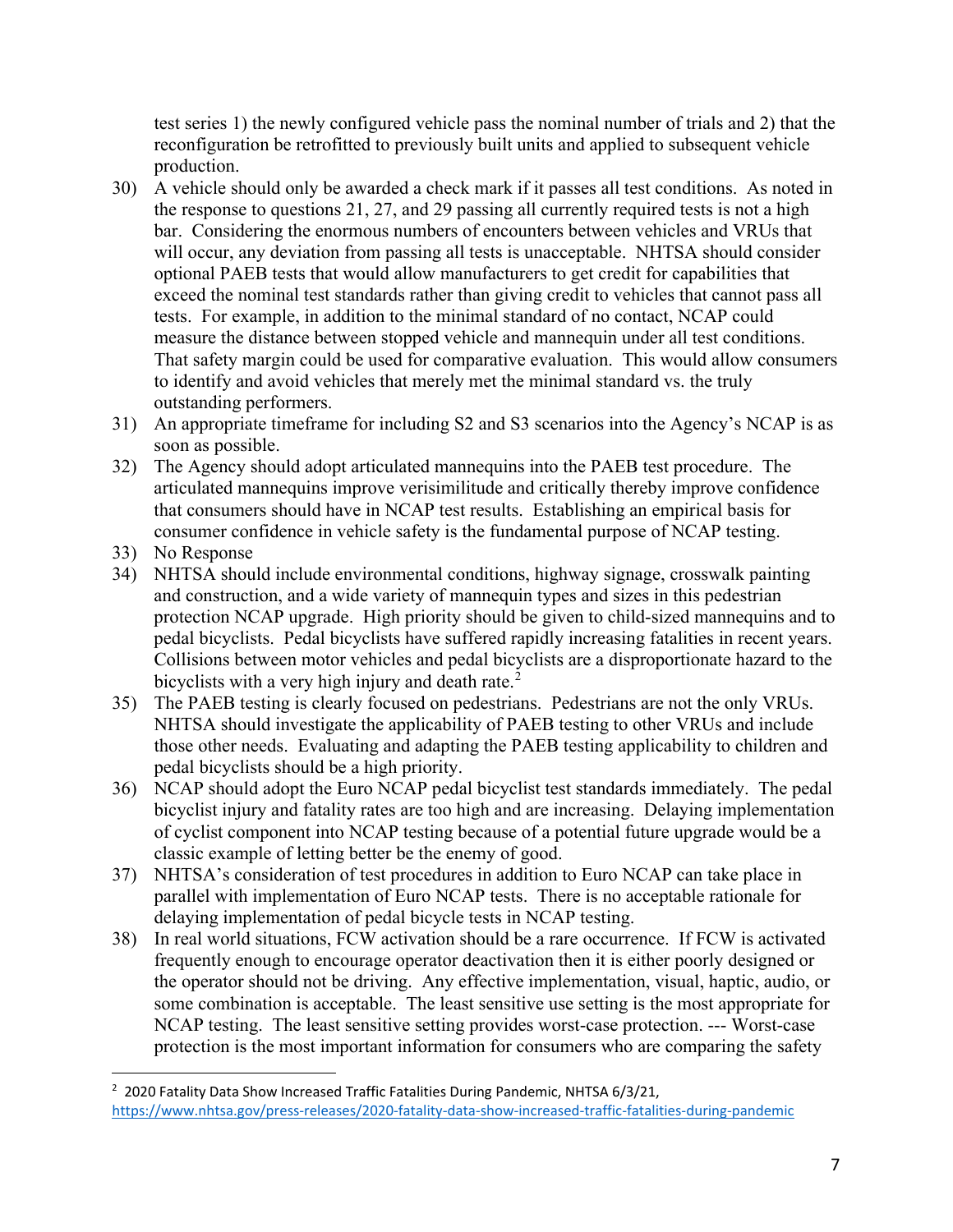of vehicle designs. --- Consolidating FCW and CIB testing would only be appropriate if both subsystems use identical physical components such as sensors and brakes, and use identical logic and parameters in their execution, in other words, only if FCW is a portion of the overarching CIB system, is executed every time the CIB is activated, and the capabilities from the user perspective can be separately appreciated and evaluated. --- The number of trials used to evaluate the FCW and CIP systems should be based on objective reliability and confidence criteria, in no case fewer tests than required for other safetycritical systems. No failures should be allowed in a test series given that low reliability and confidence bar that NHTSA has established for other component tests as discussed in comments 21, 27, and 29. --- NCAP should not limit the number of test scenarios unless it can establish that the reduction in test scenarios has no negative impact on safety. --- Test scenarios should be determined based on representative speeds. NCAP test results are supposed to provide consumer confidence in tested vehicle safety including comparisons among vehicles in the fleet. NHTSA should not limit NCAP to awarding participation trophies. Tests that are designed to maximize compliance rather than optimizing safety are not acceptable. NHTSA should test at the highest speeds possible that are compatible with test safety to determine safe operating limits, publish the limits, and provide comparative rankings at speed based on successful FCW and CIB activation so that consumers can determine which vehicles maximize safety, not merely those that meet minimum standards.

- 39) Any CIB test are better than no CIB tests. The best test strategy would clearly show which vehicles provide superior performance as well as which vehicles meet minimum standards. NHTSA should test at the highest speeds possible that are compatible with test safety, and should publish comparative rankings at speed based on successful FCW and CIB activation so that consumers can determine which vehicles maximize safety, not merely those that meet minimum standards. --- A performance criterion of "no contact" is appropriate for CIB and DBS test conditions, because that is the desired outcome of any CIB or DBS activation. As test speeds increase, ability to maintain "no contact" may also be a useful criterion for comparing different vehicles' safety envelopes and margins.
- 40) The Agency should not remove the DBS test scenarios from NCAP since DBS can provide additional safety margin and its presence or absence may be a way for consumers to evaluate the comparative safety of different vehicles. If present, its capabilities should be evaluated along with other safety features. --- If the Agency also adopted higher test speeds for the LVD CIB test, it should also conduct the LVD DBS test at those speeds. There is a high probability of DBS activation in that scenario. Since an overall objective of the NCAP tests is evaluating vehicle safety in an LVD scenario, it is important to evaluate all of the automated vehicle safety components that may contribute to a safe outcome. DBS clearly falls into this category. --- Independent analysis of human driver responses to an FCW alert should be the basis of the brake application time. A standardized time will allow comparison among vehicles and therefore provide useful information for consumer comparison among different vehicle types. Driver DBS initiation latency is also testable.
- 41) NHTSA's assessments should be based on objective reliability and confidence criteria. If NHTSA testing progresses based on single tests until a failure is encountered, then NHTSA should regressively test at lower speeds to determine the speed at which acceptable "no contact" performance is achieved to confirm the safe operational limit. NCAP tests should determine the maximum "no contact" speed and use that as a comparative parameter among vehicle offerings. A single test at any speed is not sufficient to determine safe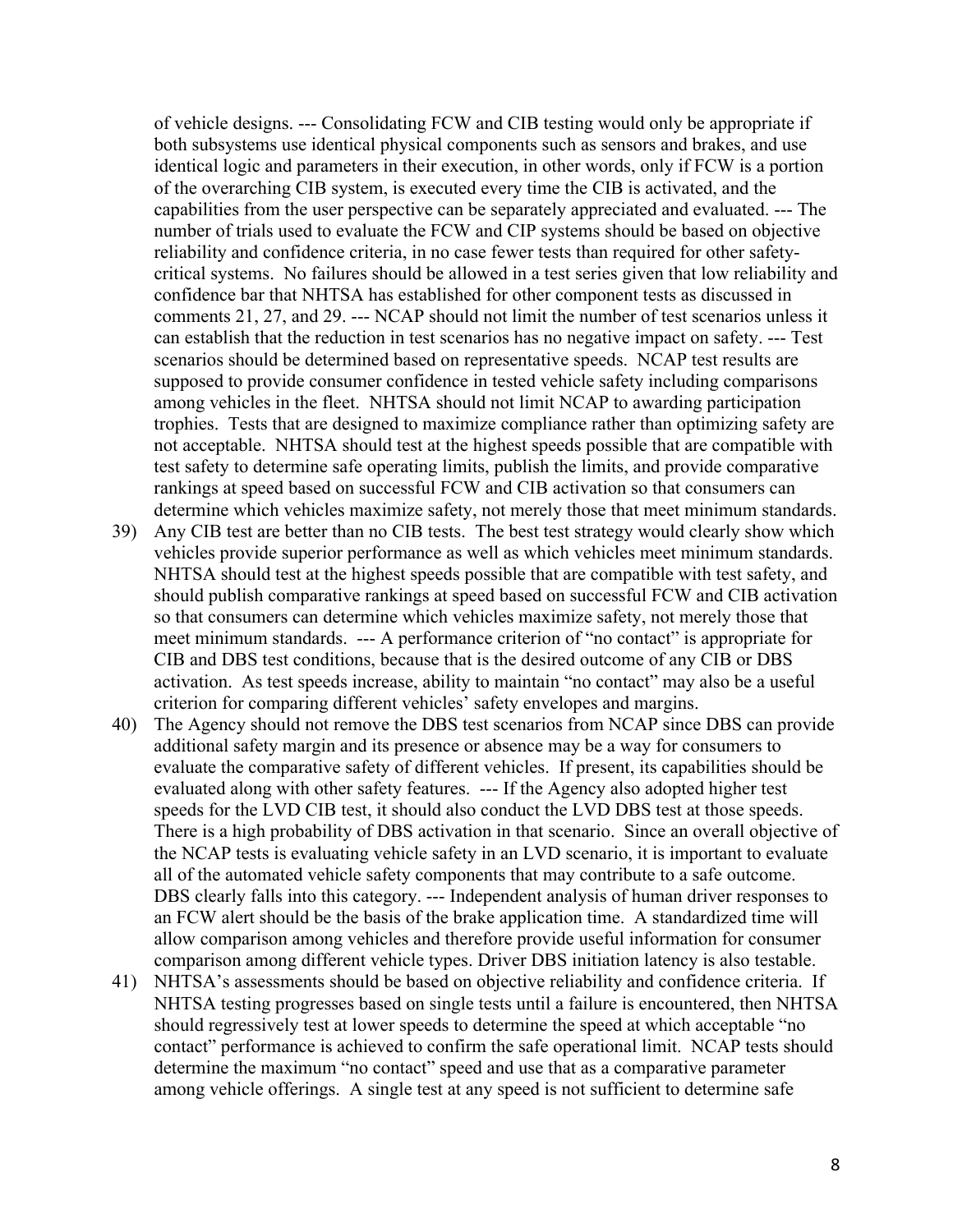performance at that speed. As noted above at 21), passing 7 trials at any speed is a low safety bar, providing only 91% reliability with 50% confidence. No fewer successful trials, and no failures, should be acceptable at any speed.

- 42) An appropriate pass rate is 100%, since the number of trials proposed is insufficient to establish high confidence in safe performance even with no failures.
- 43) It is not appropriate to remove the false positive STP assessments from NCAP's AEB evaluation matrix in the NCAP update. False positive AEB activations in production vehicles have been reported that need to be better understood and eliminated.<sup>[3](#page-8-0)</sup> One of the test purposes is confirming the capability of safety-critical capabilities. It is inappropriate to assume such capability without test confirmation. There are many reasons for a presumptively competent capability to fail, ranging from design or production issues to manufacturing defects and supply chain problems. Assumed safety is never a best practice.
- 44) It is most appropriate to test safety-critical systems in the least favorable foreseeable circumstances. Without a doubt, user selectable incapacity of regenerative braking is a foreseeable circumstance. The proposed settings of choosing regenerative braking "off" are appropriate for the PAEB test.
- 45) Additional AEB tests that confirm AEB sufficiency in a wider range of conditions such as diverse environment conditions or lead vehicle maneuvers, or encourage AEB improvements that reduce rear end crashes by AEB equipped vehicles have merit. Rear end crashes are common. Improving rear end crash avoidance by AEB improvement as induced by NCAP tests is a strong rationale for expanding NCAP AEB tests.
- 46) An important modification of NCAP's current FCW, CIP, and DBS test procedures is a protocol that establishes the margins of their safe operating envelope such as speed or environmental conditions so that consumers can at be aware of safe operational limits, and ideally that the vehicle operating system provide effective warnings to the operator if safe operational limits are exceeded. For example, some vehicles currently provide interactive warnings if ice is likely to be encountered due to environmental conditions. It is certainly within the capacity of vehicles to provide similar warnings if the maximum safe speed of some ADAS component or minimum safe following distance of lead vehicles is violated. NCAP testing could provide confirmation of such warnings to the benefit of consumers and safety of other road users, including pedestrians and other VRUs.
- 47) No response
- 48) Yes, the Agency should pursue research in the future to assess AEB system performance under less than ideal environmental conditions. Nighttime, wet roadways, solar and lunar glare, and ice are common conditions that can compromise AEB. These are strong candidates for additional tests, but final determination of precedence needs to consider collision data and AEB technology bases. Purely optical systems have different challenges than radar coupled AEB. To maximize value to consumers NHTSA should consider the market penetration of the varying technologies and their responses to environmental conditions to prioritize expansion of AEB test environmental conditions.
- 49) Testing at higher speeds should be a high priority for NHTSA. As noted in the RFC, use of the GVT surrogate vehicle would allow the Agency to perform tests at higher speeds, thus increasing safety benefits, and that, as future upgrades for NCAP are planned, the GVT can

<span id="page-8-0"></span><sup>&</sup>lt;sup>3</sup> Center for Auto Safety Calls on NHTSA to Investigate Malfunctioning Automatic Emergency Braking System on 2017-2018 Nissan Rogue Vehicles, [https://www.autosafety.org/center-for-auto-safety-calls-on-nhtsa-investigate](https://www.autosafety.org/center-for-auto-safety-calls-on-nhtsa-investigate-malfunctioning-automatic-emergency-braking-system-on-2017-2018-nissan-rogue-vehicles/)[malfunctioning-automatic-emergency-braking-system-on-2017-2018-nissan-rogue-vehicles/](https://www.autosafety.org/center-for-auto-safety-calls-on-nhtsa-investigate-malfunctioning-automatic-emergency-braking-system-on-2017-2018-nissan-rogue-vehicles/)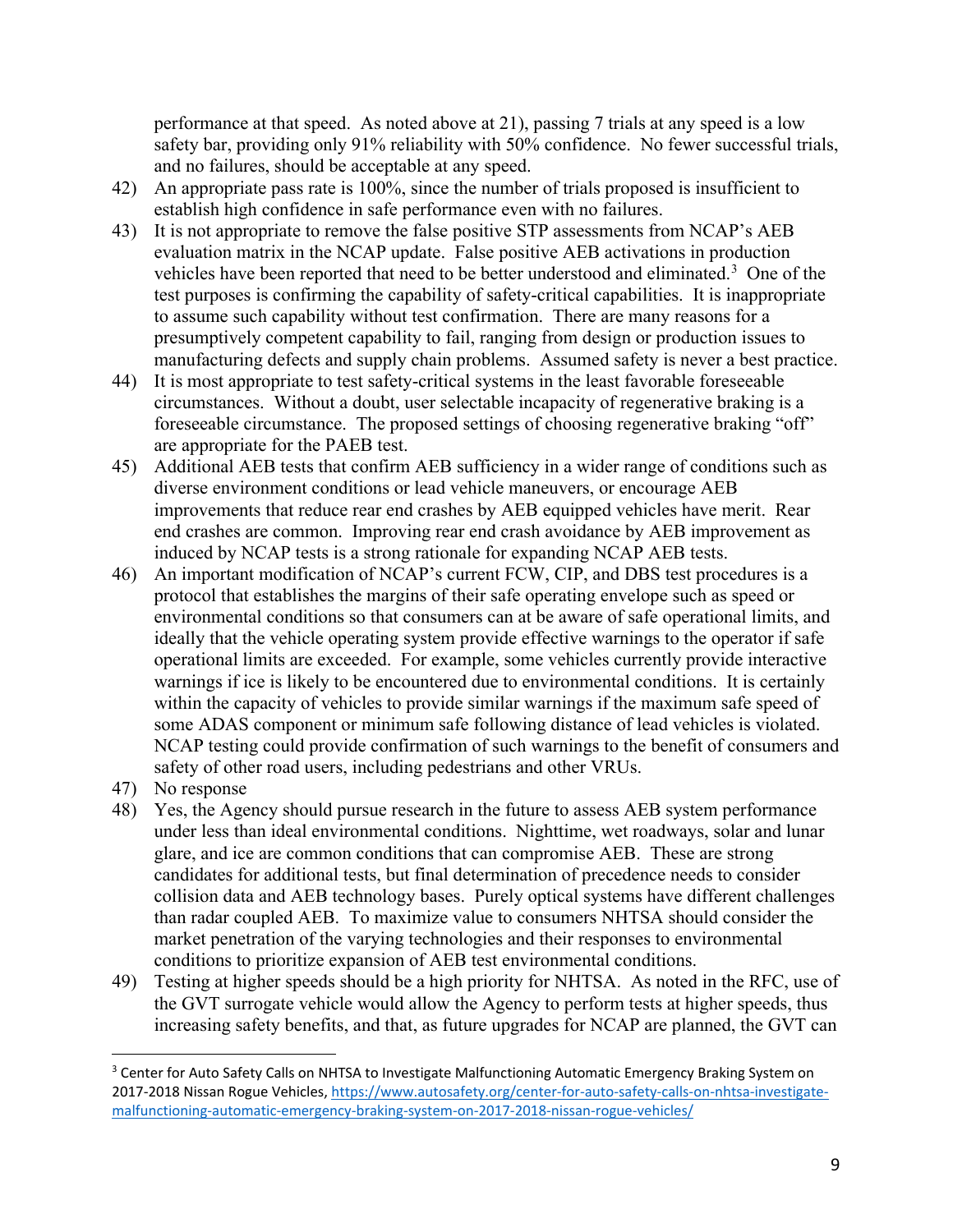be used to evaluate more challenging crash scenarios, such as those required for other ADAS technologies (Intersection Safety Assist and Opposing Traffic Safety Assist). There is a strong case for NHTSA adoption of the GVT in preference to the SSV.

- 50) Assuming that Revisions E, F and G all refer to the GVT, there is no apparent reason why the Agency should accept data based on the (obsolete) Revision E.
- 51) No response
- 52) A full scale ADAS rating system should be adopted that allows consumers to readily understand which vehicles do not meet minimum standard, which vehicles do meet minimum standards, and which vehicles provide superior performance to maximize safety and incentivize continuous improvement. All of the raw NCAP data should be published and available to interested parties. In addition, there should be a symbolic summary presented on the Monroney label that would provide in a simple format top level information consumers need, incentivize manufacturers to meet all minimum criteria, and further incentivize continued improvement to achieve a blue ribbon (superior) rating. A simple system could also accommodate future NCAP upgrades if based on both absolute and relative safety performance by NHTSA criteria. For example:

Red or Yellow Rectangle – one or more NCAP criterion not met Green Ribbon – all NCAP criteria are met Blue Ribbon – All NCAP criteria met and in top decile among comparable vehicles

- 53) A full scale ADAS rating system should be adopted that allows consumers to readily understand which vehicles provide superior performance and those that do not to incentivize continuous improvement. A summary is important to include because consumers at the point of sale may not be aware of or able to access the details provided in a published list alone, and may not be able to use such a list to compare different vehicles. Lists are supplemental and not acceptable alternatives to summaries.
- 54) It isn't clear how different tests ratings in an overall evaluation could be unbiased. If all tests are necessary to evaluate vehicle safety, then all should have equal weight. As noted above in comments 21), 27) and 29), the current pass criteria for many of the tests do not provide a high bar for reliability and confidence. If any weighting is used, it should be based on the frequency that a safety critical feature is actually employed in real world driving, not on success passing a test. All tests should be passed without allowed failures.
- 55) No response
- 56) Translating points/ratings earned during ADAS testing conducted under NCAP to a reduction in crashes, injuries, deaths, etc., including which real-world data metric would be most appropriate cannot be predicted without validated baseline data. Ideally, an advanced version of current event data recorders (EDR) would be deployed on all vehicles with ADAS, with actuation and performance of ADAS features recorded in the advanced EDR. Using that data, it should be straightforward to determine which ADAS features were active and/or inadequate to prevent any individual event. Comparison of ADAS-equipped vehicle safety performance with historical data using NHTSA's existing databases should identify comparative safety benefits.
- 57) As discussed in response to questions 52) and 53) above, an overall rating system is necessary and, should complement, not replace, the existing list approach.
- 58) Effective communication of ADAS ratings is needed. Whether using a points-based ADAS rating system or a star rating system or a symbolic system as discussed in response to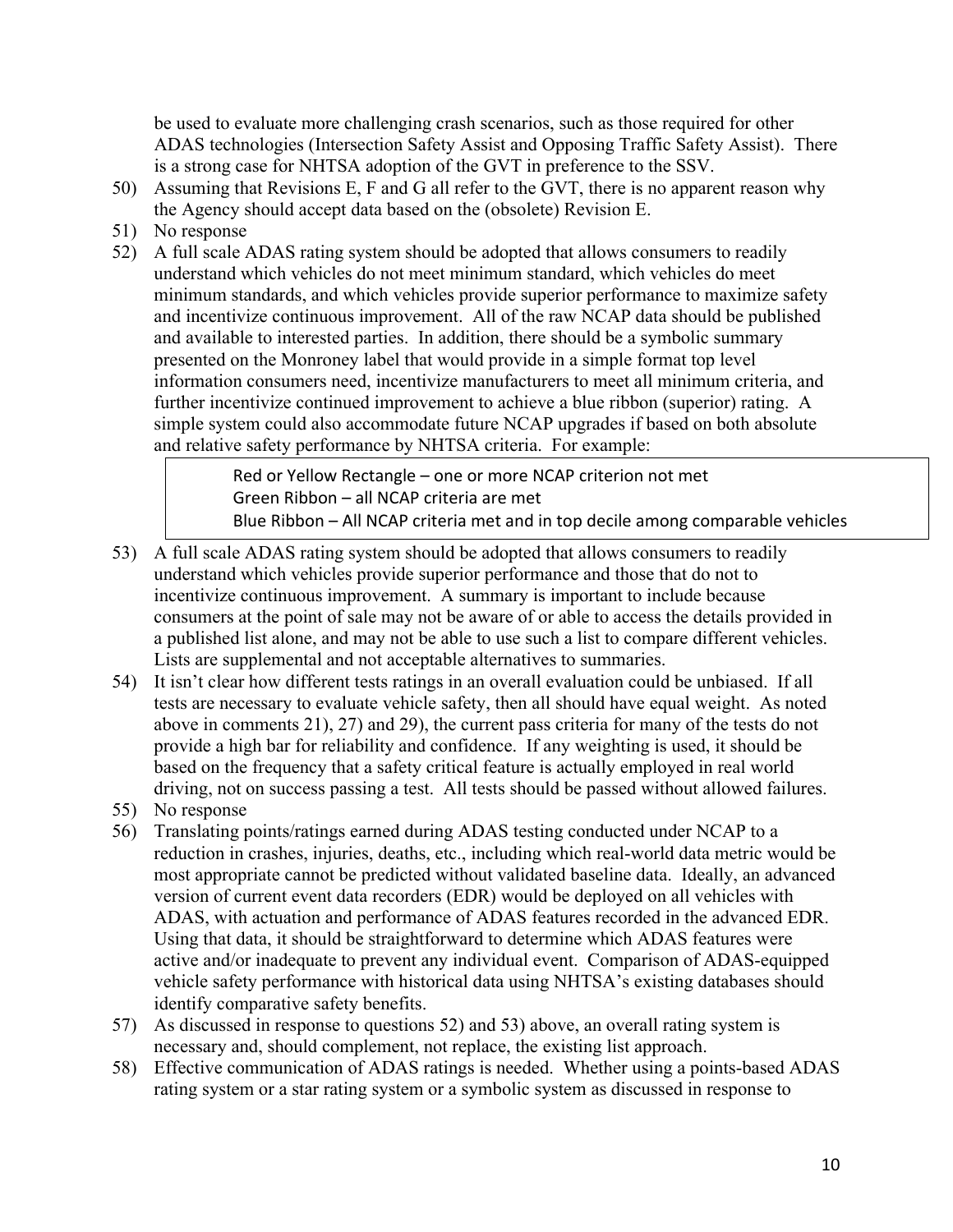question 52) is secondary to whether the rating system discriminates between those vehicles that met test standards vs. those that did not, and also identifies those offerings that were comparatively superior to the recipients of a participation trophy. Award for comparative excellence is the best way to assure that all manufacturers continue to improve their safety technology by public recognition of their superiority.

- 59) NHTSA should consider advancing the technology and body types included in the ATDs used in crash tests, and should consider developing NCAP tests that incorporate ATD's into every seating position.
- 60) NHTSA should continue its consideration of other governments' NCAP programs and private automobile testing programs to assure its own excellence. For too long NHTSA's NCAP program has languished while others forged ahead, notably Euro NCAP. This NCAP upgrade is a welcome departure from NHTSA's recent NCAP history.
- 61) No response
- 62) No response
- 63) NCAP tests could include systems that immobilize a vehicle if the driver is intoxicated. NCAP tests could also verify safe immobilization of a vehicle if a driver sleeps or becomes inattentive to the driving task for any reason. NHTSA might also investigate whether frequency or severity of corrective ADAS actions correlates with driver incapacity warranting vehicle immobilization (e.g., a combination of driver inattention, LKS and AEB within a few seconds) using sensors not dedicated to the task of detecting incapacity.
- 64) Vehicles that provide outstanding performance relative to the fleet median or mean should receive additional recognition both as a way of acknowledging their superior performance and as a way of incentivizing future investment in ADAS safety technology to achieve similar future recognition. There should be an easily recognizable and commercially exploitable difference between participation, which is meaningful, and exceptional safety performance that is elective and commendable.
- 65) No response
- 66) No response
- 67) In-vehicle and HMI design characteristics most helpful to include in an NCAP rating that focuses on ease of use would be based on ADAS features default settings. This relates to ease of use. NCAP ratings of driver notification sufficiency when safe operational limits are exceeded are important. This relates to HMI. Other HMI features usability such as haptic, visual, or audible warnings for CIP also relate to desirable HMI features.
- 68) No response
- 69) No response
- 70) NCAP tests could include systems that immobilize a vehicle if the driver is intoxicated. NCAP tests could also verify safe immobilization of a vehicle if a driver sleeps or becomes inattentive to the driving task for any reason. NHTSA might also investigate whether frequency or severity of corrective ADAS actions correlates with driver incapacity warranting vehicle immobilization (e.g, a combination of driver inattention, LKS and AEB within a few seconds).
- 71) All NCAP procedures need to be described in objective terms. Test outcomes must be agnostic with respect to the underlying technology. Pass criteria should be based on acceptable reliability and confidence standards that NHTSA must develop.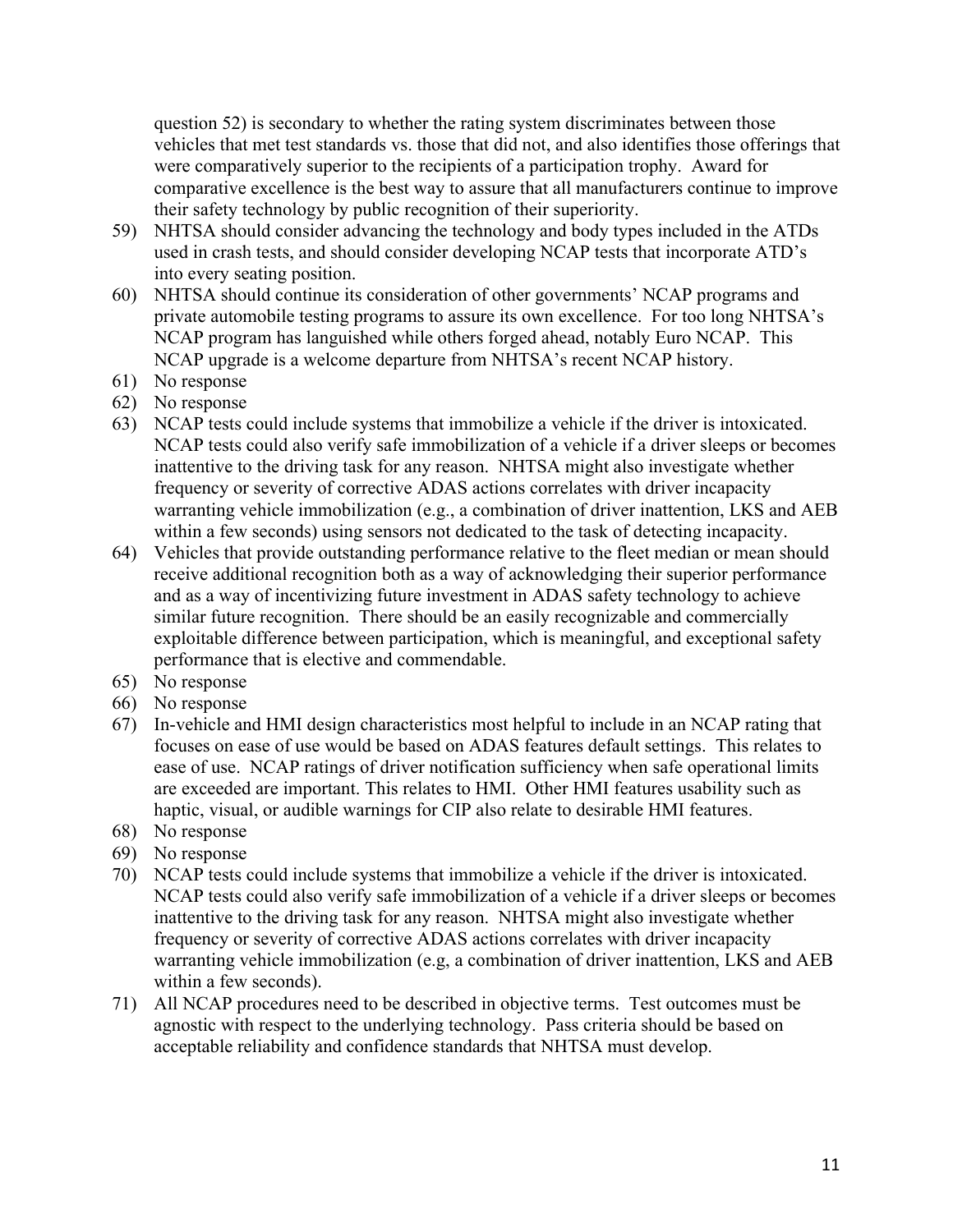- 72) NCAP could evaluate technology for detection of alcohol induced impairment. It could also evaluate technologies that safely immobilize a vehicle when alcohol intoxication or other operational impairment is detected.
- 73) It's unknown whether ADAS functions that stand in for police activity would be accepted by the public. Alcohol consumption is a major factor in crashes. So is excessive speed. Regulations for both vary by state and locale. Yes, there are certainly privacy concerns related to ADAS standing in for police. It would be beneficial to have available ADAS limits on unsafe driving behavior and NCAP could evaluate the capability.
- 74) NCAP should consider credit for a seat belt reminder system with a continuous or intermittent audible signal that does not cease until the seat belt is properly buckled (i.e., after the 60 second FMVSS No. 208 minimum). Seat belts have a long effective history of protecting vehicle occupants as documented in the RFC, and components that encourage seat belt use are therefore intrinsically beneficial. Additional research is required to determine adequate and most effective seat belt reminder systems.
- 75) There is an opportunity for including a seatbelt interlock assessment in NCAP. It is possible for NHTSA to develop objective criteria for evaluating any of the several means of implementing an interlock. It isn't clear that any one system is superior to all others.
- 76) It isn't clear that any one seat belt interlock system is superior to all others. Seat belt use is always beneficial so any means of encouraging use is a beneficial safety endeavor. The best NCAP rating would be based on lowest risk implementation unless NHTSA determines that only one technology should be implemented.
- 77) If seat belt interlocks are included, then they should be included for all seating positions. A consideration is that some occupants (especially children) may unbuckle their seat belt while the vehicle is in motion. Vehicle and occupant safety overall should not be compromised by an overly aggressive response to any one occupant unbuckling their seat belt while in motion. The driver must be provided with a suitable warning before an interlock takes effect, reversible if the seat belt is promptly rebuckled.
- 78) No response
- 79) No response
- 80) NHTSA should take into consideration systems, such as intelligent speed assist systems, which acknowledge current speed limits and warn the driver or adjust the maximum traveling speed accordingly. Such systems are valuable means of managing vehicle speed and enforcing speed-related safety. There should be a differentiation between warning and intervention type intelligent speed assist systems in this consideration. Implementation of mandatory speed management may become court ordered as part of law enforcement. The difference between system warning and system mandatory speed limit conformance could be a meaningful consideration in such an order. It could also be a factor in beginning driver safety. Systems that allow for some small amount of speeding over the limit before intervening (which is by definition illegal, regardless of how common it might be) should be treated differently than systems that are specifically keyed to a road's speed limit since the inputs, logic, and outputs, and safety risk caused by illegal speed would be also be different Any system that allows driver override of speed limits versus systems that do not should be treated differently, since the safety risks associated with override are different (and higher) from that associated with automatic conformance to posted speeds. NHTSA should not be in the business of using NCAP to validate, certify or endorse ADAS that encourages or enables illegal driving behavior.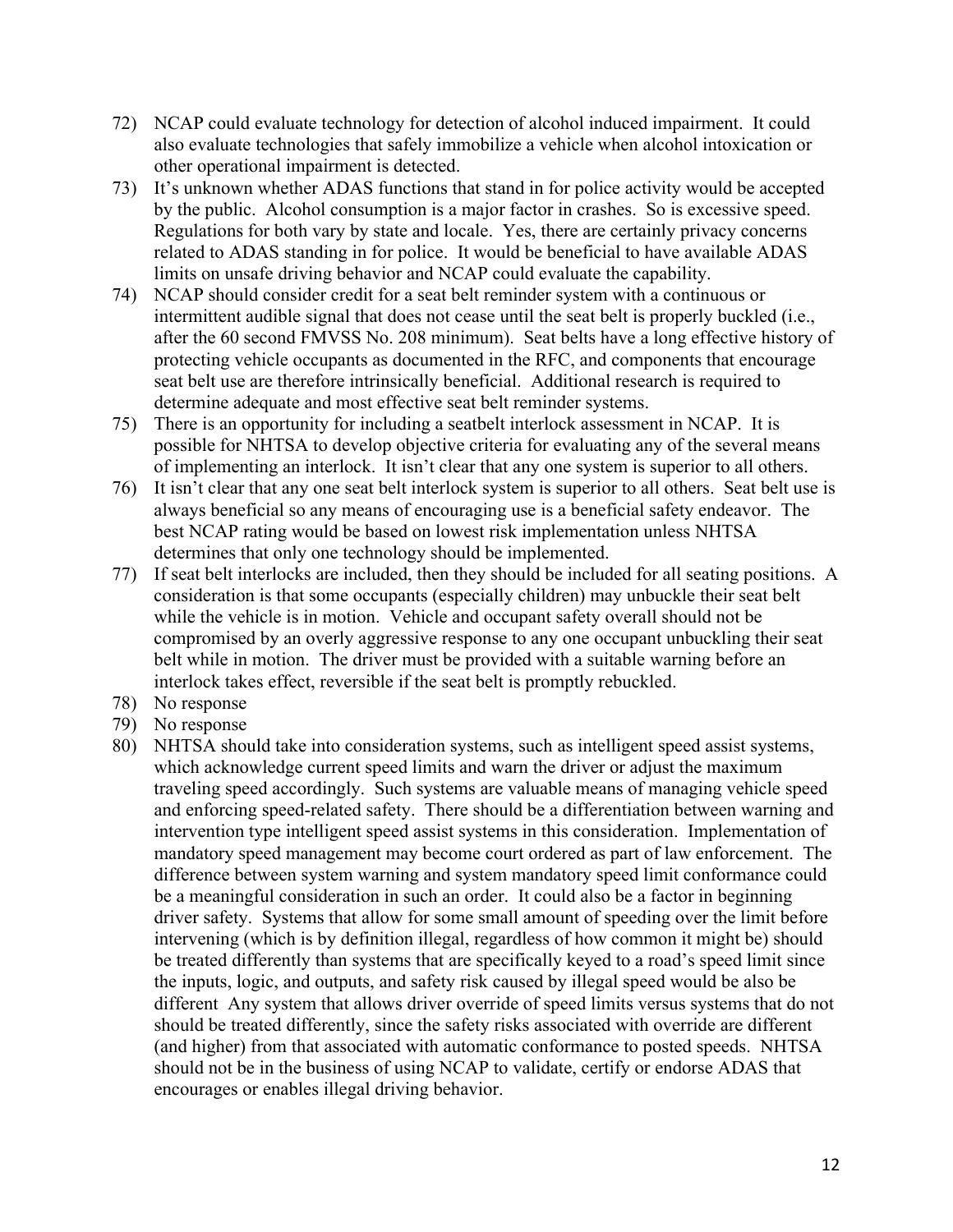- 81) Speed assist functionality should include appropriate responses to adverse environmental conditions such as wet or icy roads that reduce control authority, low solar or lunar inclination and related phenomenon that reduce sensor effectivity, or any other fault or error that reduces operational safety margins.
- 82) No response
- 83) Drivers should receive prompt and effective warnings whenever an ADAS-equipped vehicle is approaching a safe operating envelope boundary. With increasing speed (especially while driving in adverse environmental conditions), safe operating envelope boundaries for a wide range of ADAS functionality related to sensing, steering, and braking may become smaller or vanish. NCAP should verify that drivers receive effective warnings whenever driver actions or ADAS functionality in one aspect endangers the vehicle because of ADAS behavior in another aspect. For example, if a driver were to set their automatic speed control at a speed higher than verified LKW, CIB, AEB capability limits, the driver should receive a persistent warning of that conflict to avoid unwitting reliance on incapacitated ADAS functionality.
- 84) Any system for alerting an exiting driver to the presence of a child in a back seat is better than no alert. Door logic is not the only available technology that can enable such an alert, and it has not been shown to be sufficiently capable or superior to others such as weight or proximity sensors. NHTSA should mandate an effective child back seat sensor/warning system and verify utility via NCAP. It cannot yet be confirmed that a door logic solution alone is sufficient. NHTSA should consider systems that directly detect the presence of a child rather than indirectly infer a presence.
- 85) No response
- 86) No response
- 87) No response
- 88) Approaches most effective at providing meaningful vehicle safety ratings would separate crashworthiness from ADAS features and present both separately in an easily digestible format. Combining crashworthiness with ADAS NCAP evaluations would diminish the value of the NCAP ratings. It would mix apples and oranges and yield a bland fruit salad. Equally important is that a rating system distinguish and identify superior performers from the merely adequate.
- 89) The use of additional injury criteria/body regions that are not part of the existing 5-star ratings system is appropriate for use in a points-based calculation of future star ratings. NHTSA should expand the ATD types used in crash tests to include a broader range of adult female and male body types, senior body types, and children in various positions in test vehicles. Use of additional injury criteria and diverse body types may identify vehicles that are particularly well suited for certain body types or vehicles that are particularly ill suited for certain other body types. A silver rating for exceptional protection of elderly is important. This currently unavailable information would be valuable to consumers.
- 90) The 5-star rating system, or any other rating system used by NHTSA, should measure a vehicle's performance in both relative and absolute terms. For example, merely passing all minimum crash test standards should earn no more than 3 of 5 stars, and by overall performance in the upper quartile could a vehicle earn 4 stars, and only by performance in the top decile could a vehicle earn 5 stars. Such a rating system that combines absolute and relative performance would consistently reward companies that invest in advancing the safety state of the art to produce superior safety, and would identify vehicles that do not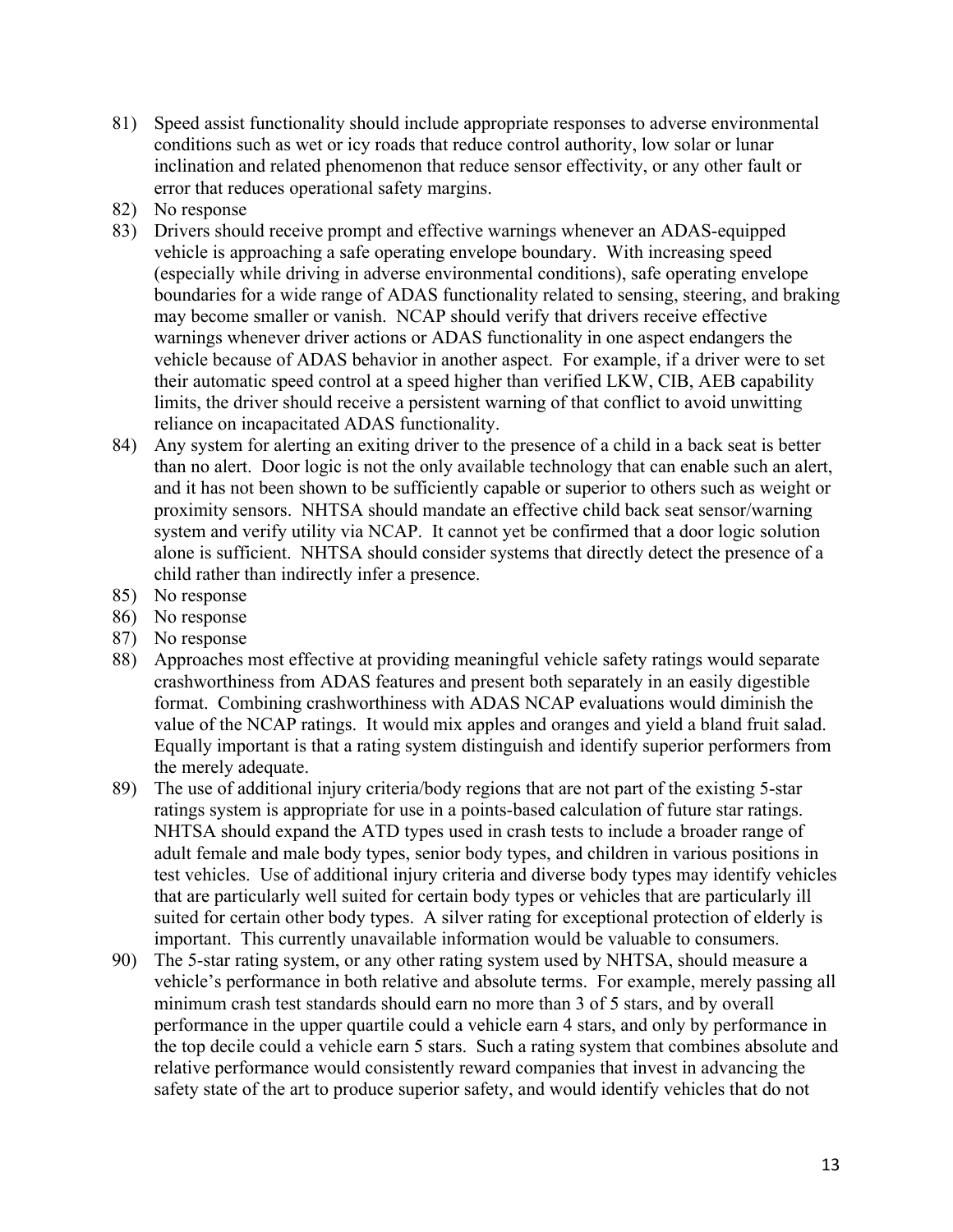meet minimum standards. Similarly, assessment of ADAS features could be posted in both absolute and relative terms, identifying vehicles that do not pass all tests, those that do pass all tests, and those that are superior performers as, for example, also discussed in the response to question 52, above.

- 91) A candidate system for calculating fleet performance would grant a numerical value for passing each pass/fail test, and adding points based on margin of safety demonstrated in parametric tests. The points granted for pass/fail tests would be set so that they were compatible with the parametric tests. The unbiased result would earn higher numerical results for the best performers, allowing NHTSA to identify superior safety performers.
- 92) The vehicle fleet average should be updated annually for each model year. The objective behind annual updates is encouragement of the most rapid safety improvements achievable. The appalling number of traffic fatalities is growing annually, not diminishing. There is no time to waste.
- 93) Updates or changes in the rating system should be reflected in updated Monroney labels, and published to NHTSA's website, available graphically and in publicly available downloadable tabular form.
- 94) The highest priority for the 5 star rating system is to allow the public to discriminate the best safety performers from the fleet average. The difference to a consumer between a 4.5 star fleet average and a 4.6 star outstanding performer may not be meaningful. The difference between 3 stars and 5 stars probably is meaningful. Half stars should not be used unless the NCAP ratings are normalized to fleet average such that outstanding offerings clearly emerge from the pack by at least a whole number increment. It is most important that outstanding safety performance is identified and rewarded with a clear distinction from the fleet average, and that consumers are able to easily discriminate and identify the best performers from the worst. One possibility is awarding a minimum three stars to pass all tests, minimum 4 stars to vehicles in the upper fleet quartile, and 5 stars to the top fleet decile. This would be clear to consumers and provide deserved recognition to superior safety performers.
- 95) The highest priorities for any rating system are to allow the public to identify unacceptable vehicles and discriminate the best safety performers from the fleet average. It isn't clear that a decimal format would be an improvement to the 5-star system once ratings are properly normalized. It is clear that without proper normalization the rating system would rapidly become meaningless and become, even more than currently, a participation trophy rather than an effective ranking. Adopting an alternative numerical ranking system is no guarantee of providing the needed clear competitive vehicle safety ranking.
- 96) The Agency should continue to include rollover resistance evaluations in its future overall ratings. Including rollover resistance evaluations assures that effective systems are included and also could contribute to an overall safety ranking that discriminates superior performers from the fleet average, encouraging continued improvements in rollover resistance technology, a desirable outcome of NCAP tests.
- 97) NHTSA should accept self-reported test data only from laboratories that are certified to comply with the same quality standards as are NHTSA contracted test laboratories. NHTSA should publish standards that enable labs to comply and third-party organizations, and potentially itself, to audit and certify more laboratories. Increased access to qualified test facilities encourages development and deployment of advanced safety technologies motivated by NCAP testing.